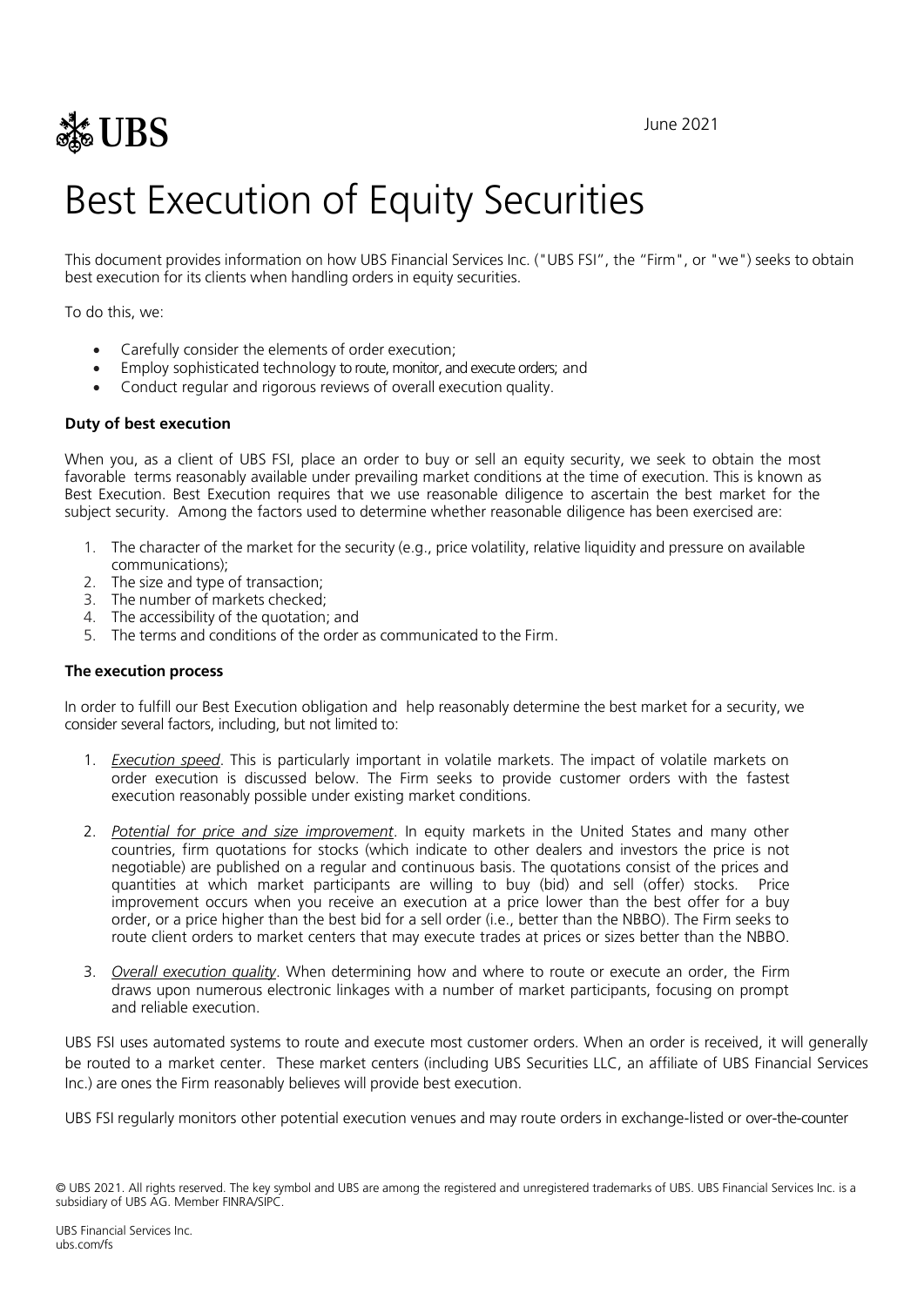(OTC) securities to these other venues if it believes that such routing is consistent with Best Execution principles.

# **Review of execution quality**

UBS FSI regularly and rigorously evaluates the overall quality of the executions received on clients' orders, taking into consideration the factors referenced above. UBS FSI makes decisions for order routing practices based on the Firm's regular and rigorous reviews of execution quality.

# **Order execution risks during volatile markets**

Investors should be aware that market and price volatility can affect order execution. We encourage you to review the following risks associated with volatility, especially at or near the open or close of the standard trading session: When dealing in volatile/extreme markets, UBSFS will continue to adhere to the principles of best execution in its handling of client orders.

- An order may be fully or partially executed in several transactions at a substantially different price from the quoted bid or offer, or the last reported sale price at the time of order entry. Opening prices may differ substantially from the previous day's close.
- Locked markets (where the bid and offer are equal) and crossed markets (where the bid is higher than the offer, or conversely where the offer is lower than the bid) could prevent the immediate execution of customer trades.
- Increased price volatility may result from imbalances between buy and sell orders during initial public offerings (IPOs).
- When investors place a high volume of orders in the marketplace, order imbalances and backlogs may occur requiring more time to execute orders. Delays are sometimes caused by the number and size of orders processed and the speed at which current quotations or last-sale information can be updated.
- Order delays can create system capacity challenges for UBS FSI and other market participants to which UBS FSI routes orders. As a result, clients may suffer market losses during periods of volatility in the price and volume of a particular security when systems problems result in the inability to place buy or sell orders
- When volatility is extreme, electronic orders may not be executed instantaneously upon receipt and may, therefore, be affected by price movements. Additionally, market participants may need to discontinue their usual automatic execution procedures and execute orders manually, leading to further delays.
- During Volatile Markets UBSFS will process transactions unless market conditions, technology failures, trading volumes or other matters beyond our control preclude UBSFS from accurately processing transactions on the order entry date. In those circumstances, UBSFS will process the transactions as soon as practicable.

## **Routing and handling orders in volatile markets**

Clients may want to consider using different types of orders to limit risk and manage investment strategies, particularly when trading in volatile markets. . Please see "types of orders and conditions" below. Certain order types discussed in the section below may be better suited for use in an extreme/volatile market. You should consult with your Financial Advisor to review the potential benefits and risks of different order types.

Our execution process is designed to obtain the best overall result for the execution of orders on a consistent basis. If a client provides specific order instructions to route an order to a particular market to which the Firm has access, we are required to comply with the order instructions without regard to whether it is the best available market for the security.

## **Market availability for certain securities**

Market availability for certain securities can vary substantially. There are situations where quotes or pricing information are limited, which includes jurisdictions outside of the U.S. Under these circumstances, UBS FSI will seek to determine the most favorable venue when routing orders for execution.

## **Prohibition against trading ahead of customer orders**

FINRA Rule 5320 generally provides that a firm handling a customer order in an equity security is prohibited from trading that security on the same side of the market for its own account at a price that would satisfy the customer order, unless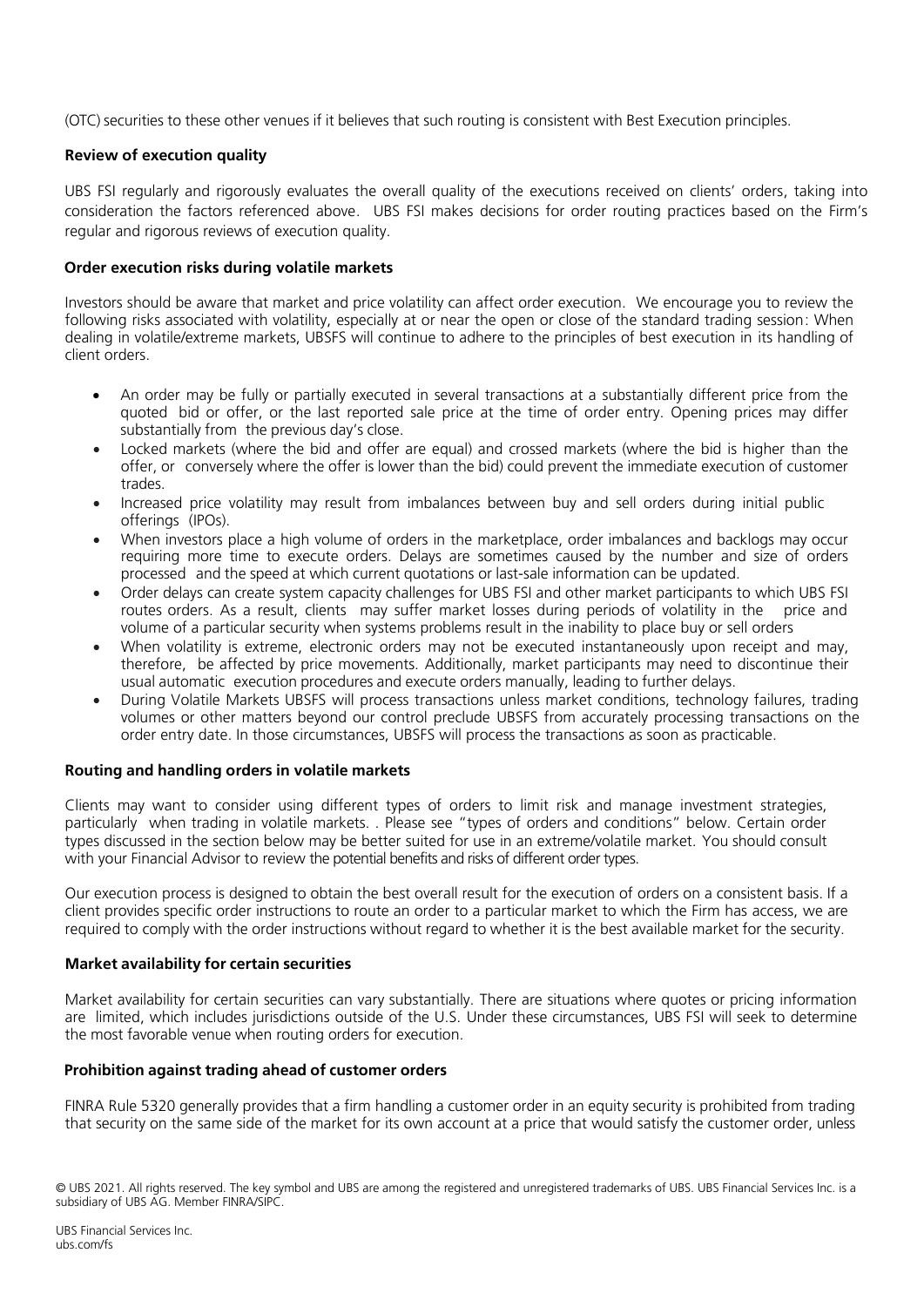the firm immediately executes the customer order up to the size of its own order at the same or better price. While the Rule applies broadly, it provides certain exceptions that permit a broker-dealer to trade on its behalf, provided certain conditions are met. One such exception is known as the "No-Knowledge Exception."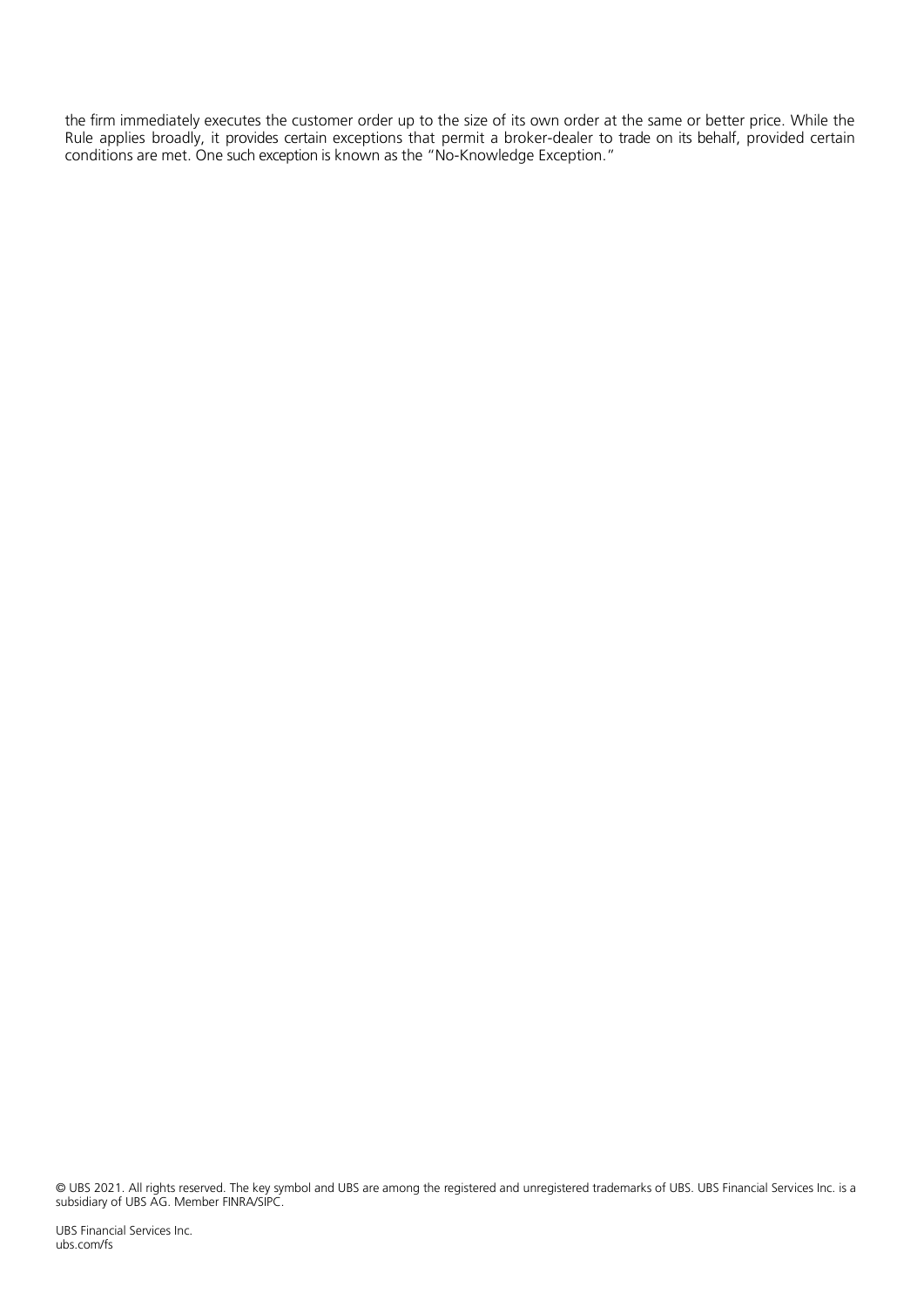## **No-Knowledge Exception**

UBS maintains several trading units that operate independently from each other, with internal controls, known as information barriers, between its trading units. The information barriers are designed to prevent one trading unit from having knowledge of a customer order held by a different trading unit. As a result of these barriers, one trading unit may hold a client order for a security while another trading unit executes an order for the same security on behalf of the firm or a different client account that would satisfy (i.e., fill) the initial client order.

For example, UBS Financial Services Inc.'s Taxable Fixed Income ("TFI") desk trades certain preferred securities on a principal basis. Separately, Financial Advisors may route client orders in preferred securities to our affiliate for execution, without the TFI desk having knowledge of the order. As a result, there may be instances in which the TFI desk executes preferred securities on a principal basis at prices that may differ from those received on a client order executed through our affiliate on an agency basis.

#### **Payment for Order Flow**

UBS FSI does not accept payment for order flow from other broker-dealers. UBS FSI may receive payment in the form of rebates from certain exchanges. These payments generally offset fees for accessing orders or for other services provided by exchanges. From time to time, the amount of rebates UBS FSI receives from an exchange may exceed the amount of fees that UBS FSI is charged by such exchange. In these limited circumstances, the receipt of net payments from an exchange would be considered payment for order flow. UBS FSI does not base equities or options order routing decisions on the receipt of payment for order flow or any other order routing inducements. To the extent that any exchange provides the Firm with a rebate or similar payment, such payments: (i) are provided according to exchange fee schedules and rules approved by the SEC; (ii) are not actively solicited or sought after by the Firm; (iii) if received, are *de minimus*; and (iv) do not influence the Firm's order routing practices, which are determined by the Firm's duty of best execution. The Firm effectively manages this potential conflict of interest by (i) providing customer disclosures regarding its payment for order flow practices; (ii) not seeking out or negotiating payments for order flow; and (iii) making order routing determinations wholly independently from any rebates or similar payments that the Firm may receive

## **Types of orders and conditions**

*Market order.* A market order is an order to buy or sell as soon as possible at the best price reasonably available. Firms are required to execute market orders without regard to price changes. Therefore, if the market price moves significantly during the time it takes to fill an order, the order will most likely be exposed to the risks outlined under the volatile markets section discussed above, including the risk of receiving an execution at a price substantially different from the price when the order was entered.

*Limit order.* A limit order is one where the client sets the maximum purchase price, or minimum sale price, at which the trade is to be executed. If the market moves away from this price, the order will not be executed unless or until the market price returns to the limit price. Thus, the client may not receive an execution of the order or may receive a partial execution

*Stop limit order.* The Firm does not accept stop orders for equity securities. The Firm does, however, accept stop limit orders.A stop limit order can only be executed at a specific price (or better) after a given stop price has been triggered. When the stop price is reached by the market, the stop limit order becomes a limit order to buy or sell at the limit price or better. Depending on the market center where your order is presented, a stop limit order can be activated as a limit order using a transaction or quotation as the triggering event.

In a declining market, there is a risk that your order may not get executed if the market moves past your limit price. Further, because we cannot sell for a price that is lower (or buy for a price that is higher) than the limit price selected, there is a possibility that the order will not be executed at all.

*Not Held or Working order.* A "not held" order is one in which you give us discretion as to the time and price at which to execute your orders. When handling a "not held" order, we use professional judgment to seek the best possible overall quality of execution under the circumstances in accordance with the order's instructions. The Firm continues to adhere to principles of Best Execution but will be given greater latitude to exercise its professional judgment in handling these orders. Accordingly, this may affect the time and price of executions of such orders.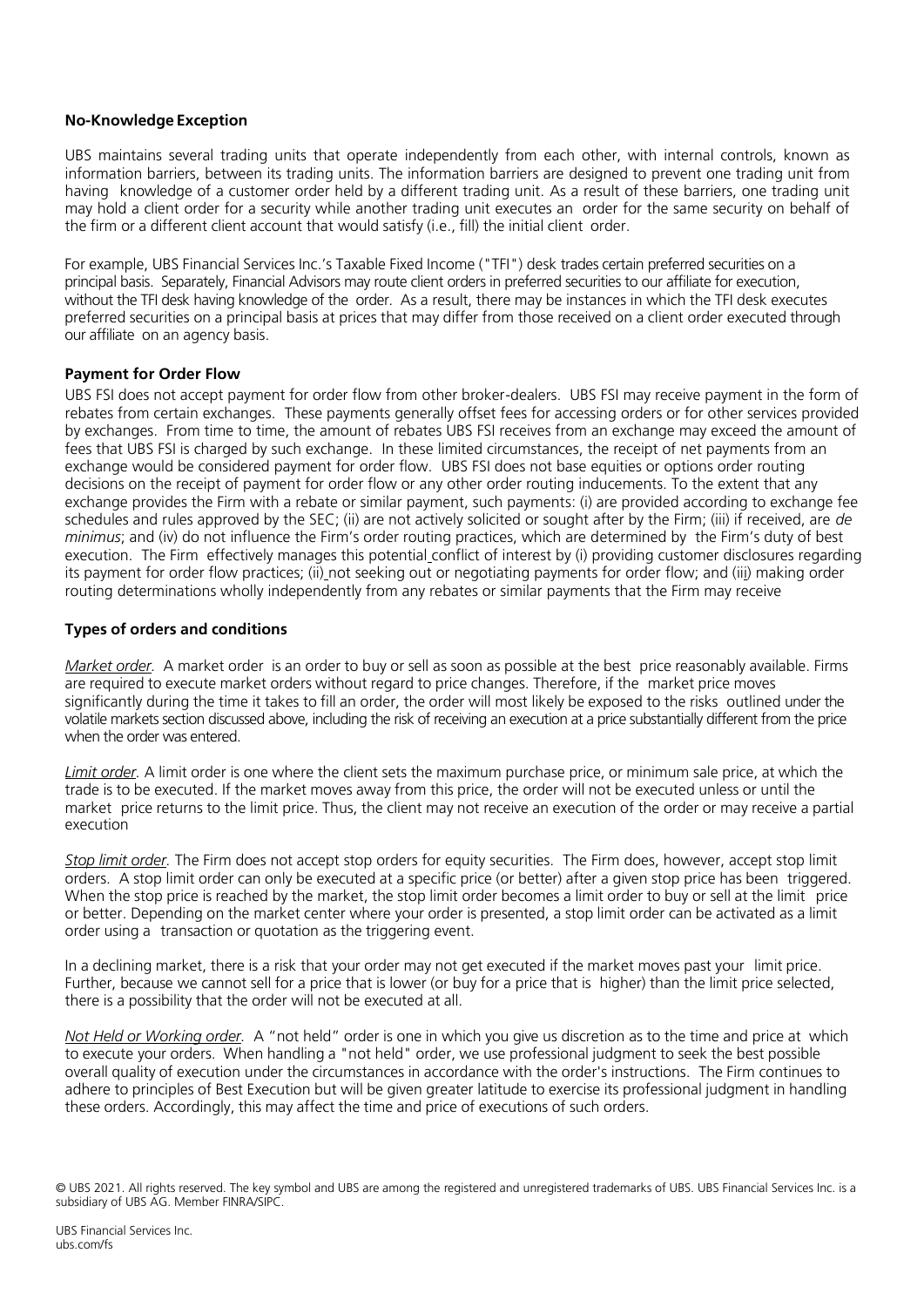*Day Orders.*A day order is one that is valid until executed or until the next market close.

*Good-Till-Cancelled (GTC) Orders.*A GTC order remains open until the order is executed, cancelled by the client that placed the order, or cancelled by us.

UBS FSI will automatically cancel all equity GTC orders that have been open for six months (good for six months). Upon the opening of the next business day, these orders will be cancelled with immediate notification to the client. This does not include any orders placed for Equity Plan Advisory Services (EPAS) clients or under10b5-1 trading plans.

### **Trade Halts**:

Securities may be halted for reasons including but not limited to extraordinary market activity, news announcements, system outages etc. More information re: trading halts is available at

#### <https://www.nyse.com/trade-halt-current>

<https://www.nasdaqtrader.com/Trader.aspx?id=Tradehalts>

#### **Business Continuity Planning**:

The Firm is responsible for maintaining and carrying out business continuity plans in the event of disruptions. These plans enable the Firm to continue performing critical business functions, such as the routing and handling of customer orders in the event of localized or industry-wide crises, emergencies, pandemics or other events that result in adverse market conditions. Examples of actions the Firm may undertake include, but are not limited to, the following:

- Relocating personnel to designated recovery locations and/or permitting certain personnel to work remotely from home;
- Implementation of bespoke controls and supervisory protocols reasonably designed to ensure compliance with applicable rules and regulations; and
- Deployment and reallocation of personnel and resources depending on the nature of the event and its impact to the Firm's various business lines.

While the Firm has taken significant steps to carefully develop and implement these plans, we cannot guarantee that the Firm's systems will function at normal capacity during a disruption, or that the Firm will be capable of processing the volume of activity during the then-existing market conditions. As a result, increased latency and other factors may negatively impact execution quality, but the Firm will continue to use reasonable diligence to satisfy its regulatory obligations, including its duty of best execution*.* 

#### **In summary**

Before placing any order, the Firm encourages you to give careful thought and consideration to the risks described in this document and how they may affect an investment in volatile markets. You should also consider how different order types might help manage some of these risks.

Please contact your Financial Advisor for any questions you have regarding our Best Execution practices and principles.

Participants of companies that use UBS for their employee equity plans should call the phone numbers listed on their statement.

#### **Additionalresources**

There are several resources available to help explain these and other risks in greater detail, including the websites of the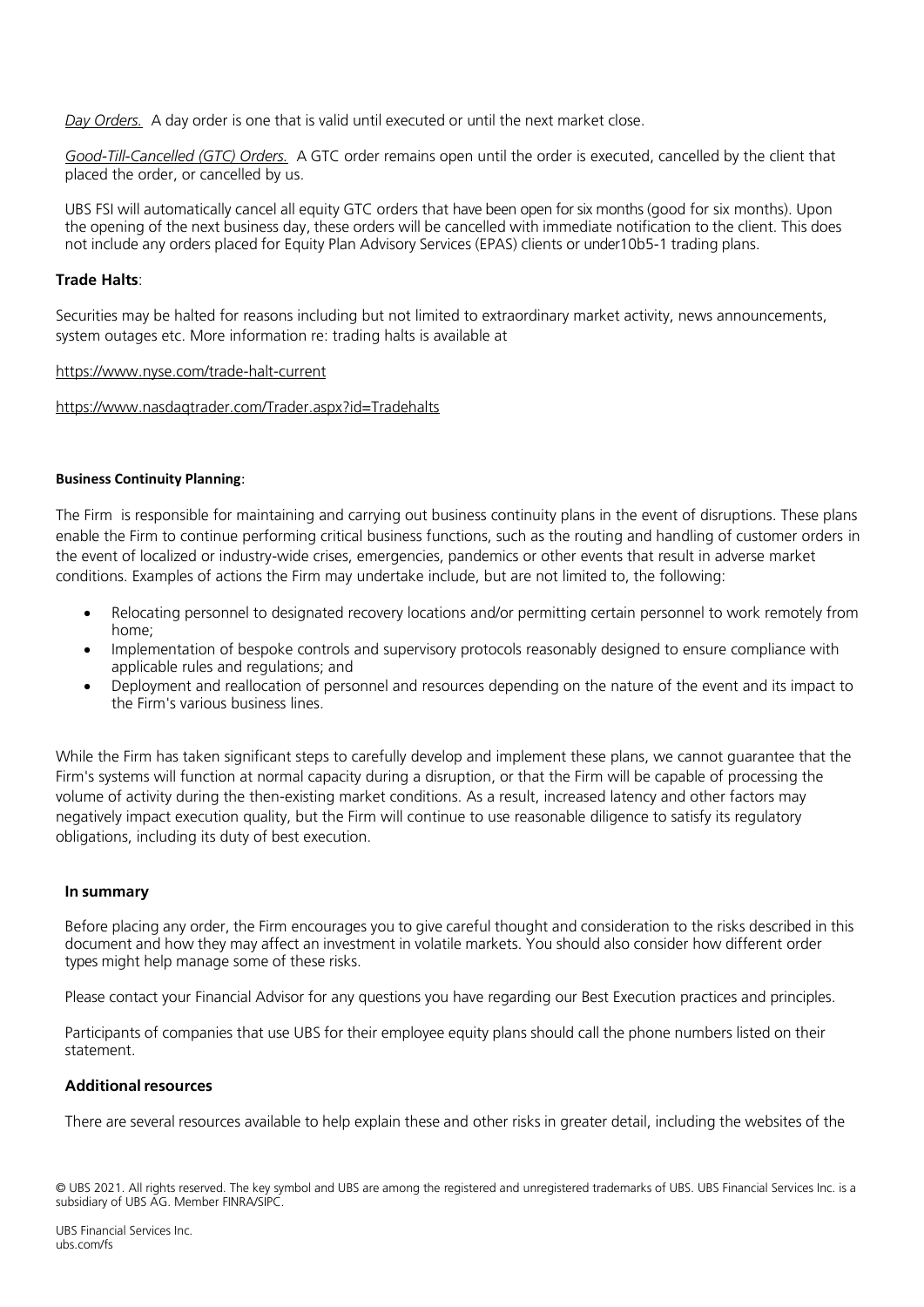Securities and Exchange Commission (*www.sec.gov*) and the Financial Industry Regulatory Authority (*www.finra.org*).